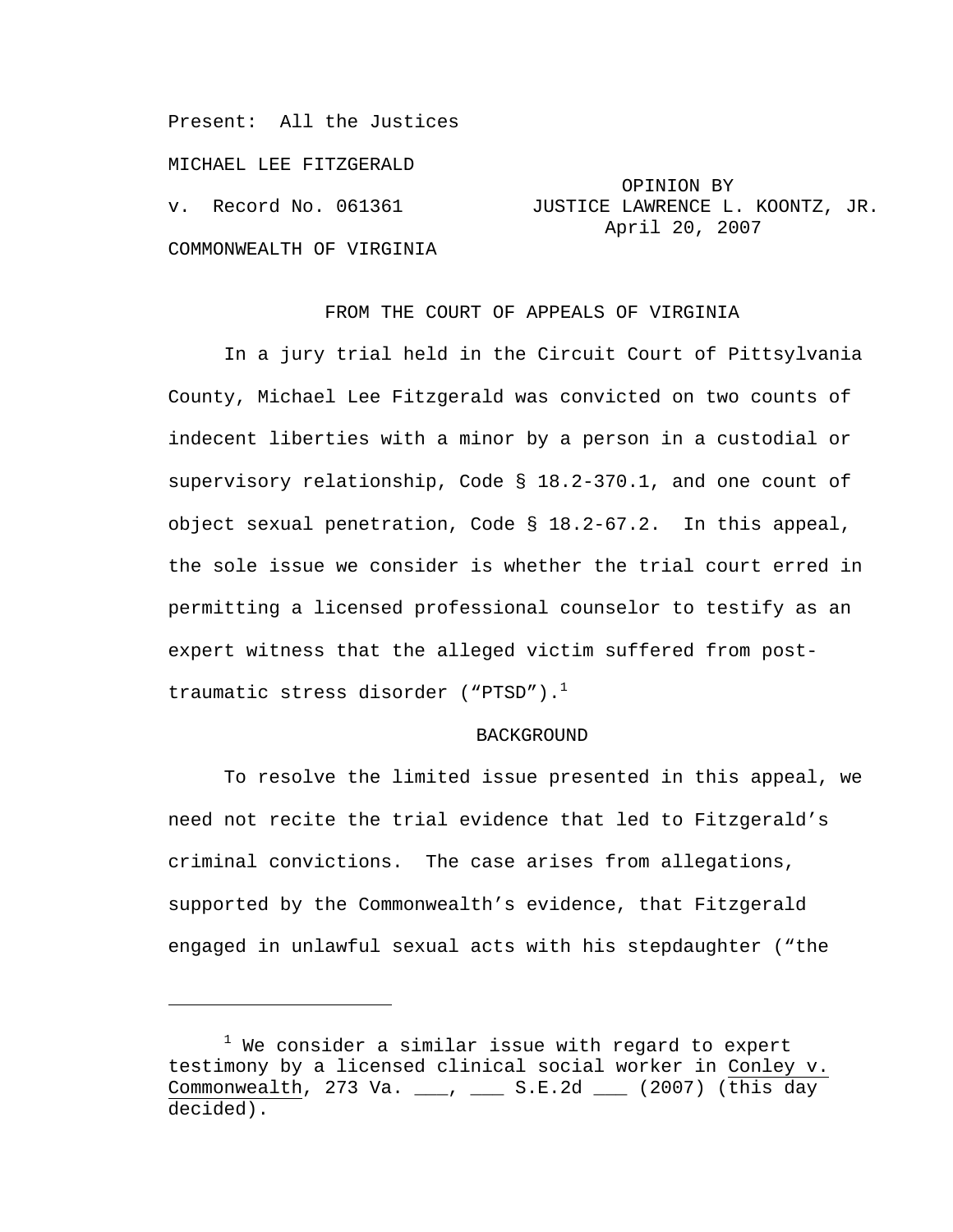victim"), who was under the age of thirteen years at the time. The focus of our analysis in resolving the issue presented is upon the challenged testimony of the Commonwealth's expert witness, Linda Giles.

 At trial, the Commonwealth called Giles, a licensed professional counselor, $^2$  to testify as an expert witness. Giles testified that she held a master's degree in counseling in addition to a bachelor's degree. Additionally, Giles testified that she had completed three years of clinical training, which involves supervision by a licensed psychologist or a licensed professional counselor. Giles related that, at the time of trial, she had practiced as a licensed professional counselor for nine years and that her "primary background" involved working with children who were victims of abuse.

 Giles testified that she first met with the victim and her mother through a referral by Child Protective Services. Giles explained that at that time her objective as a clinician was to "determine symptomology and treat the symptoms." She further explained that "[w]hat I would do with someone with [the

i

 $2$  Code § 54.1-3500 defines a "[p]rofessional counselor" as "a person trained in counseling interventions designed to facilitate an individual's achievement of human development goals and remediating mental, emotional, or behavioral disorders and associated distresses which interfere with mental health and development."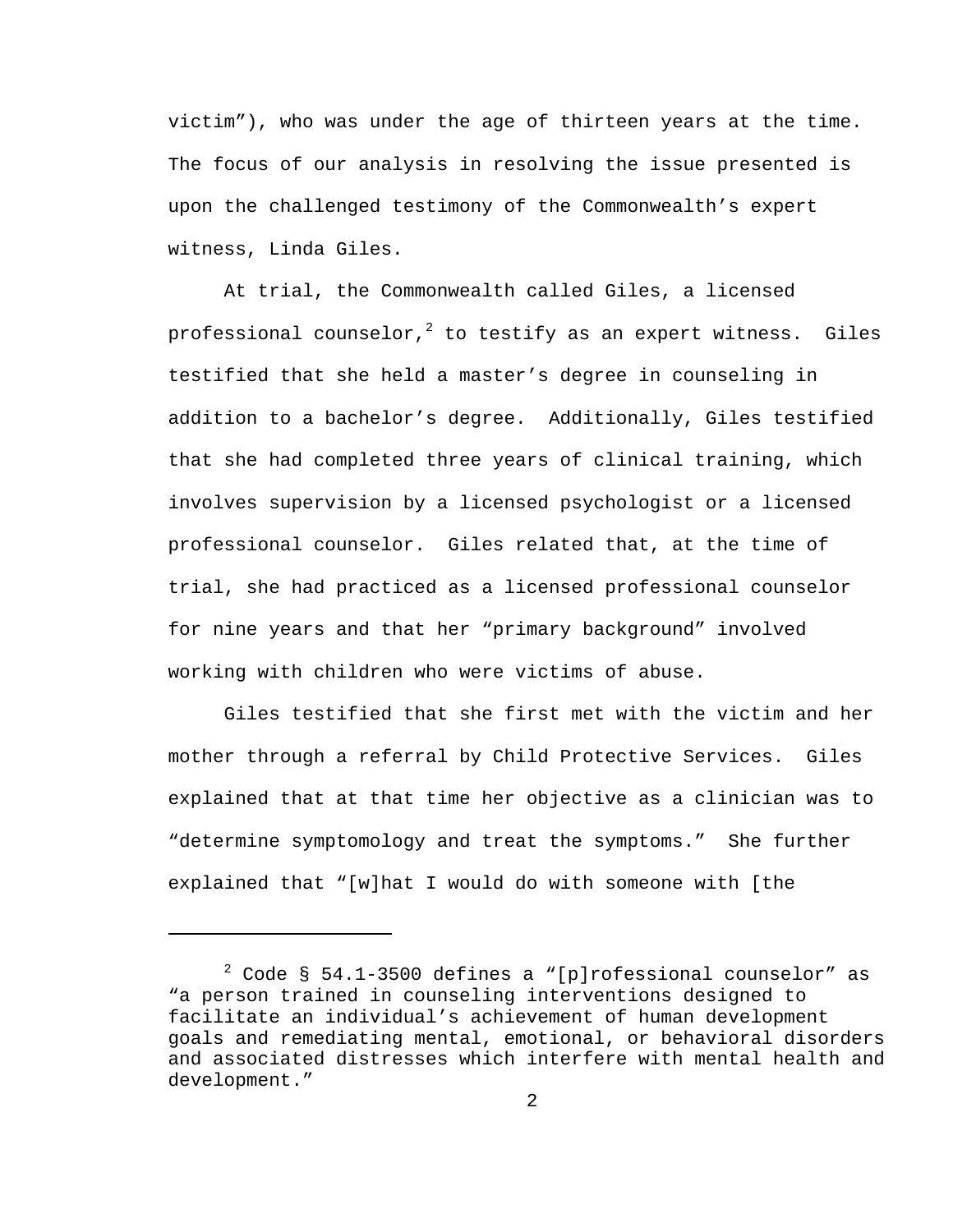victim's] background would be to try and make her feel safe in the world again . . . based on the symptoms that I was seeing with her."

 Giles testified that she conducted six counseling sessions with the victim after the initial meeting, and had an ongoing professional relationship with her at the time of trial. During the counseling sessions, Giles determined from the victim and her mother that Fitzgerald "[a]llegedly . . . had an inappropriate sexual penetration with [the victim] on her living room floor when her mother was not there."

 Giles then testified that the victim "experiences moderately severe symptoms of post traumatic stress disorder," which she defined as "a collection of symptoms that happen after a traumatic event that has occurred that has made someone feel horror, helplessness." She stated that "any kind of inappropriate sexual contact with a . . . child qualifies and they relive the experience in all of their senses."

 At this point, Fitzgerald objected, stating that Giles was not "clinically qualified to make that diagnosis." Fitzgerald asserted that a diagnosis of PTSD "has to be made by a doctor and cannot be made by a licensed professional counselor." The trial court overruled Fitzgerald's objection.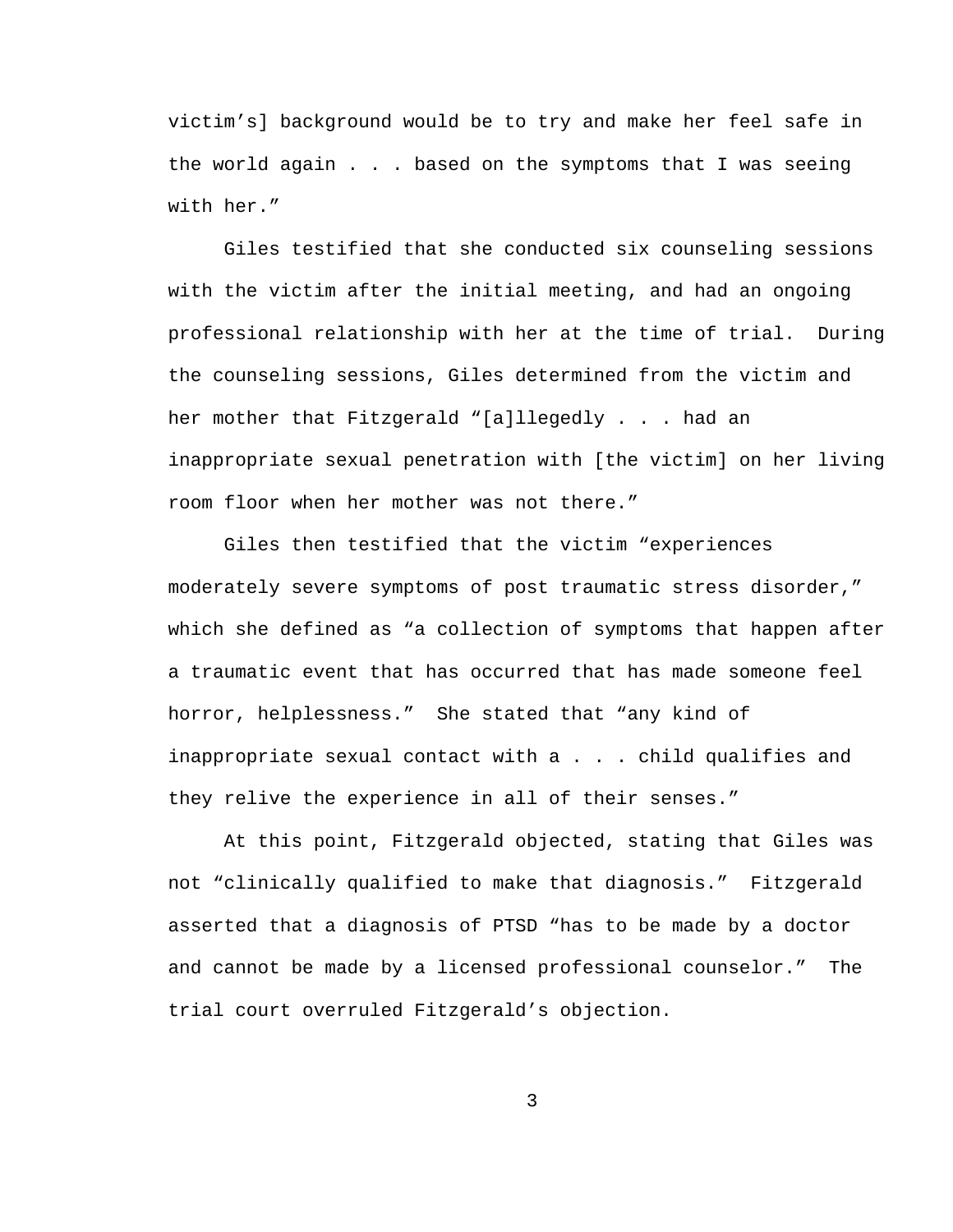Continuing her testimony, Giles stated that she uses the Diagnostic and Statistical Manual of Mental Health Disorders ("DSM") as her standard for looking for symptoms and making a diagnosis. She testified that the DSM "is the standard printed by the American Psychiatric Association and [is] used by psychologists, licensed professional counselors, [and] licensed clinical social workers." Giles explained that the DSM "is an effort to organize symptoms and organize thoughts in such a way that we can effect a treatment."

 Giles testified that she first encountered PTSD, which she characterized as a "psychiatric diagnosis," in her master's degree program but encountered it in "much more detail" during her clinical training. She listed numerous symptoms characteristic of PTSD, and stated that the victim reported or displayed "most" of those symptoms. Giles testified that under the specific diagnostic scoring system set forth in the DSM for PTSD, the victim clearly met the criteria for PTSD and it was "[n]owhere near" a close call.

 On cross-examination, Giles reiterated that PTSD is a "psychiatric diagnosis." However, she did not agree that psychiatric diagnoses are usually made by psychiatrists, again stating that psychologists, licensed professional counselors, and licensed clinical social workers are trained to use the DSM.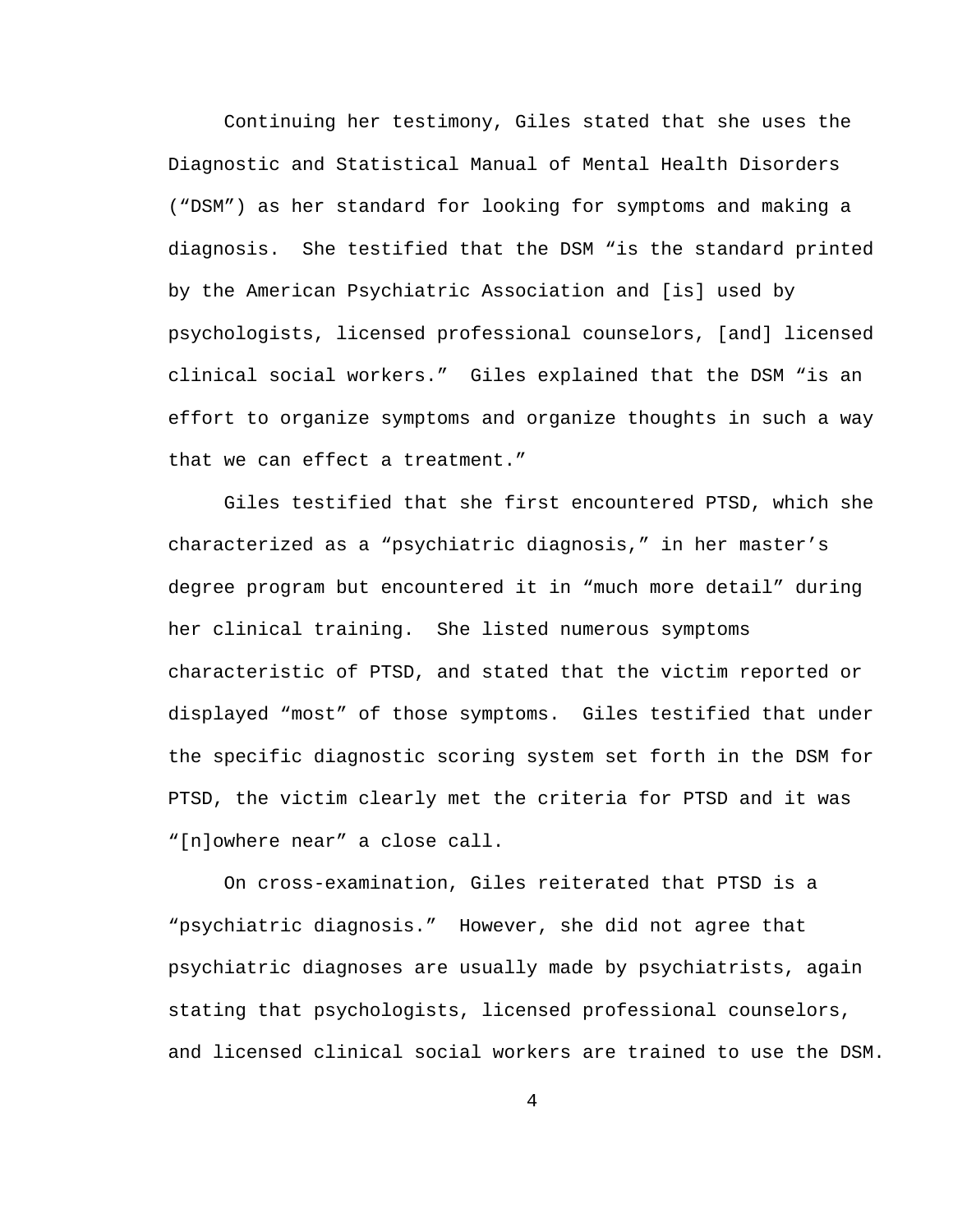At the conclusion of the evidence, the jury found Fitzgerald guilty of the charged offenses. $^3$  Fitzgerald perfected an appeal to the Court of Appeals.

 A three-judge panel of the Court of Appeals concluded that the trial court did not abuse its discretion in allowing Giles' testimony because "Virginia law expressly permits professional counselors to diagnose . . . mental, emotional, and behavioral disorders" and "the evidence adduced at trial supported a finding that Giles was, in fact, qualified to exercise that diagnostic authority in this case." Fitzgerald v. Commonwealth, 48 Va. App. 271, 276, 630 S.E.2d 337, 339 (2006). This appeal followed.

#### DISCUSSION

 Fitzgerald's principal basis for making the assertion that the trial court erred in permitting Giles to testify as an expert that the victim suffered with PTSD is that a diagnosis of PTSD is a "psychiatric diagnosis" and Giles is not a psychiatrist. According to Fitzgerald, only a psychiatrist or psychologist $^4$  may qualify to give expert testimony regarding a

i

<sup>&</sup>lt;sup>3</sup> The jury found Fitzgerald not guilty of an additional count of object sexual penetration.

<sup>&</sup>lt;sup>4</sup> On brief, while referring both to a psychiatrist, who is a physician, and a psychologist, who is a non-physician, Fitzgerald necessarily concedes that a psychologist may qualify to render an expert opinion regarding a mental disorder. See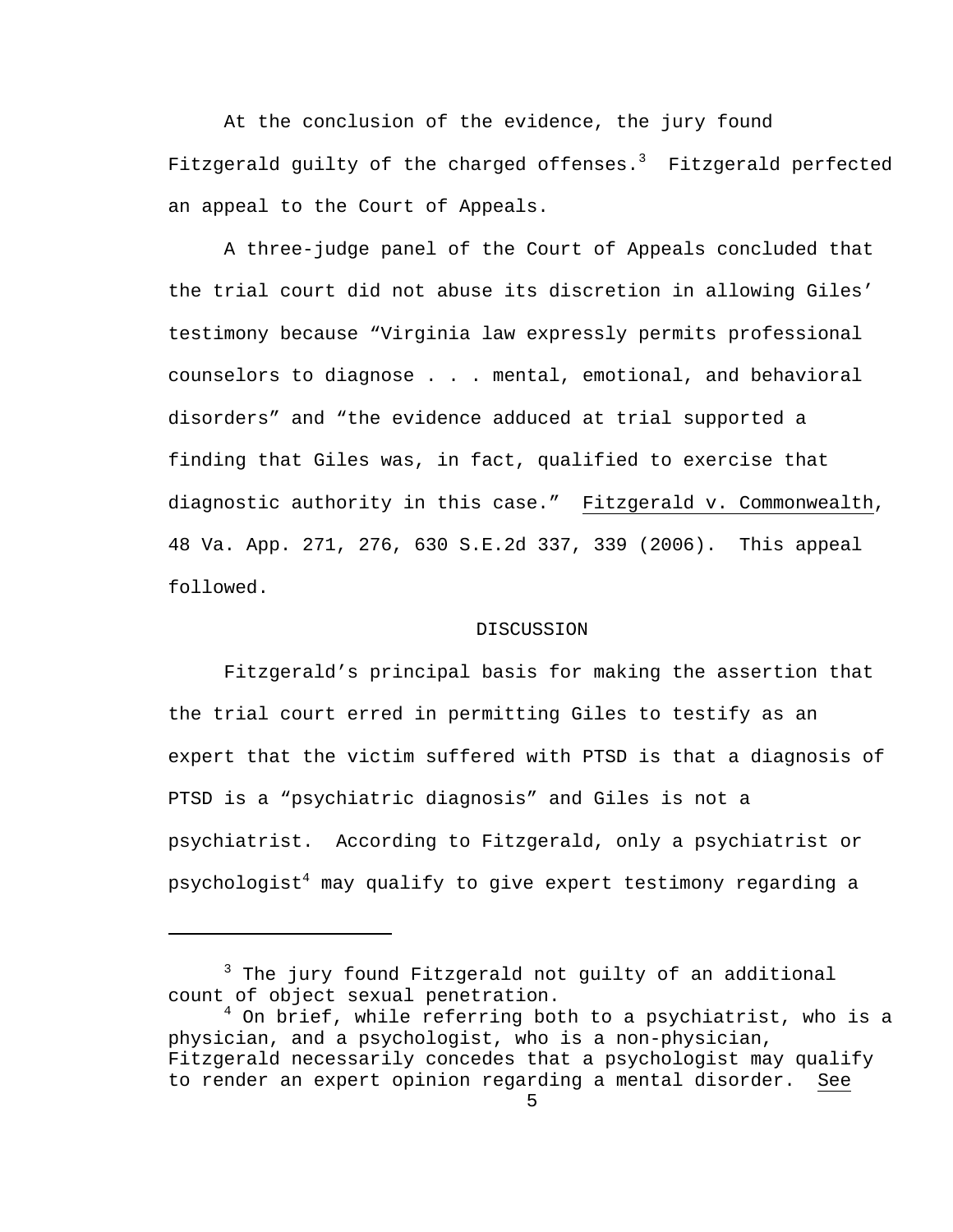diagnosis based on the mental disorders identified in the DSM and, thus, licensed professional counselors, including Giles, are categorically unqualified to give such testimony.

 To support his contentions, Fitzgerald asserts that no provision in Title 54.1, Chapter 35 of the Code, which is entitled "Professional Counseling," Code §§ 54.1-3500 through - 3515, enables a licensed professional counselor to engage in the practice of psychiatry or psychology. Furthermore, Fitzgerald notes that Title 54.1, Chapter 36 of the Code, which is entitled "Psychology," Code §§ 54.1-3600 through –3616, contains "no mention of a licensed professional counselor or anyone other than a psychologist." Thus, Fitzgerald maintains that the organization of the Code in this manner supports the conclusion that psychology, and making related diagnoses, is a field of expertise limited to psychiatrists and psychologists. We disagree with Fitzgerald's contentions.

 It is axiomatic that in order to qualify to give expert testimony a witness must possess sufficient knowledge, skill, or experience regarding the subject matter of the testimony to assist the trier of fact in the search for truth. See Velazquez v. Commonwealth, 263 Va. 95, 103, 557 S.E.2d 213, 218 (2002)

i

Ward v. Commonwealth, 264 Va. 648, 653, 570 S.E.2d 827, 831 (2002).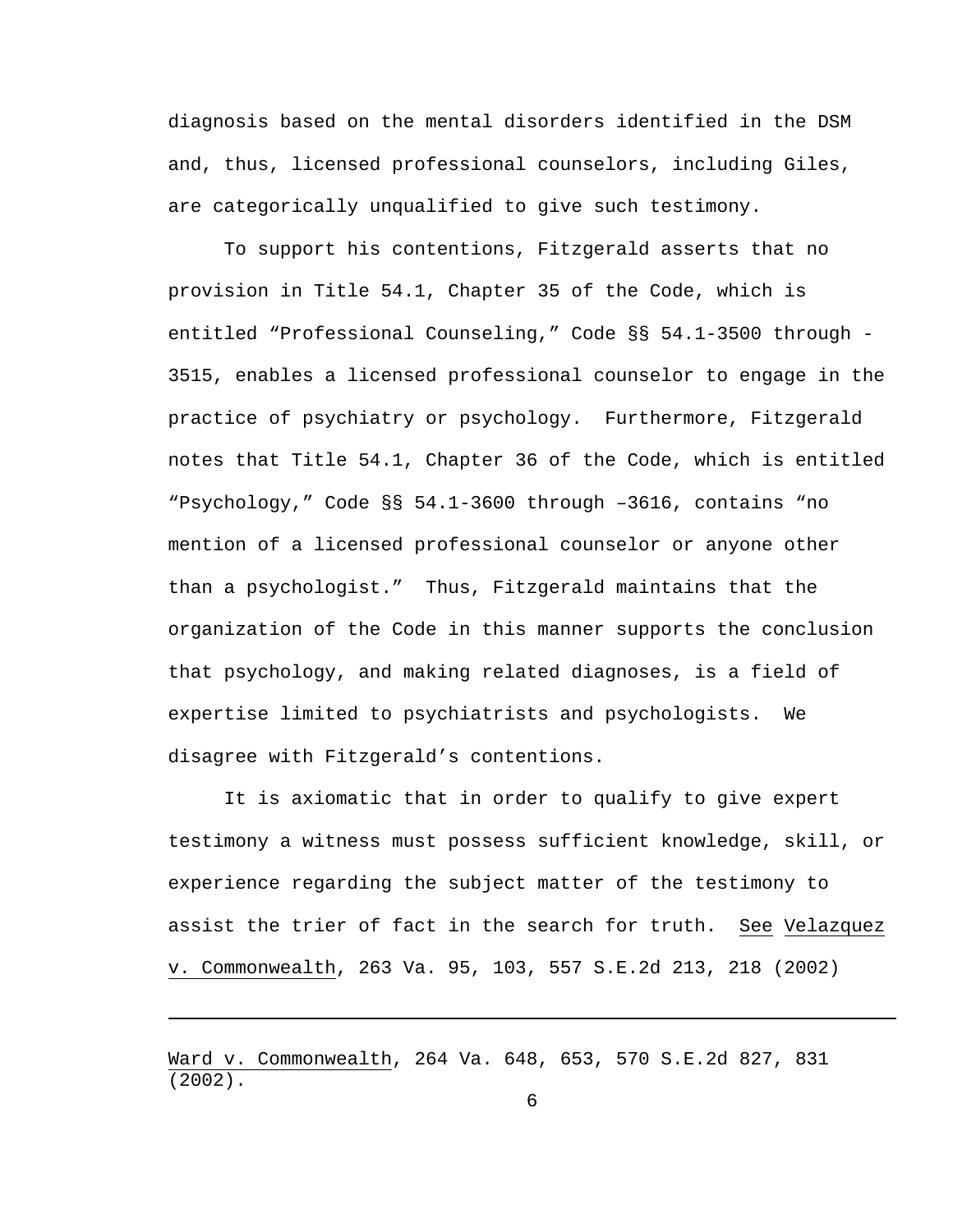(quoting Neblett v. Hunter, 207 Va. 335, 339-40, 150 S.E.2d 115, 118 (1966)); Sami v. Varn, 260 Va. 280, 284, 535 S.E.2d 172, 174 (2000); Combs v. Norfolk & Western Ry. Co., 256 Va. 490, 496, 507 S.E.2d 355, 358 (1998). Generally, a witness possesses sufficient expertise when, through experience, study or observation the witness acquires "knowledge of a subject beyond that of persons of common intelligence and ordinary experience." Velazquez, 263 Va. at 103, 557 S.E.2d at 218; see also Norfolk & Western Ry. Co. v. Anderson, 207 Va. 567, 571, 151 S.E.2d 628, 631 (1966). "[A]ll that is necessary for a witness to qualify as an expert is that the witness have sufficient knowledge of the subject to give value to the witness's opinion." Velazquez, 263 Va. at 103, 557 S.E.2d at 218. Notwithstanding these general principles, we have concluded that certain subject matter is exclusive to a particular field of expertise such that only witnesses trained as professionals in that field of expertise are qualified to render expert opinions regarding that subject matter. See Combs, 256 Va. at 496-98, 507 S.E.2d at 358-59 (holding that only a medical doctor may testify as to the causation of a human physical injury); John v. Im, 263 Va. 315, 321, 559 S.E.2d 694, 697 (2002) (following Combs). But see Velazquez, 263 Va. at 104, 557 S.E.2d at 218 (sexual assault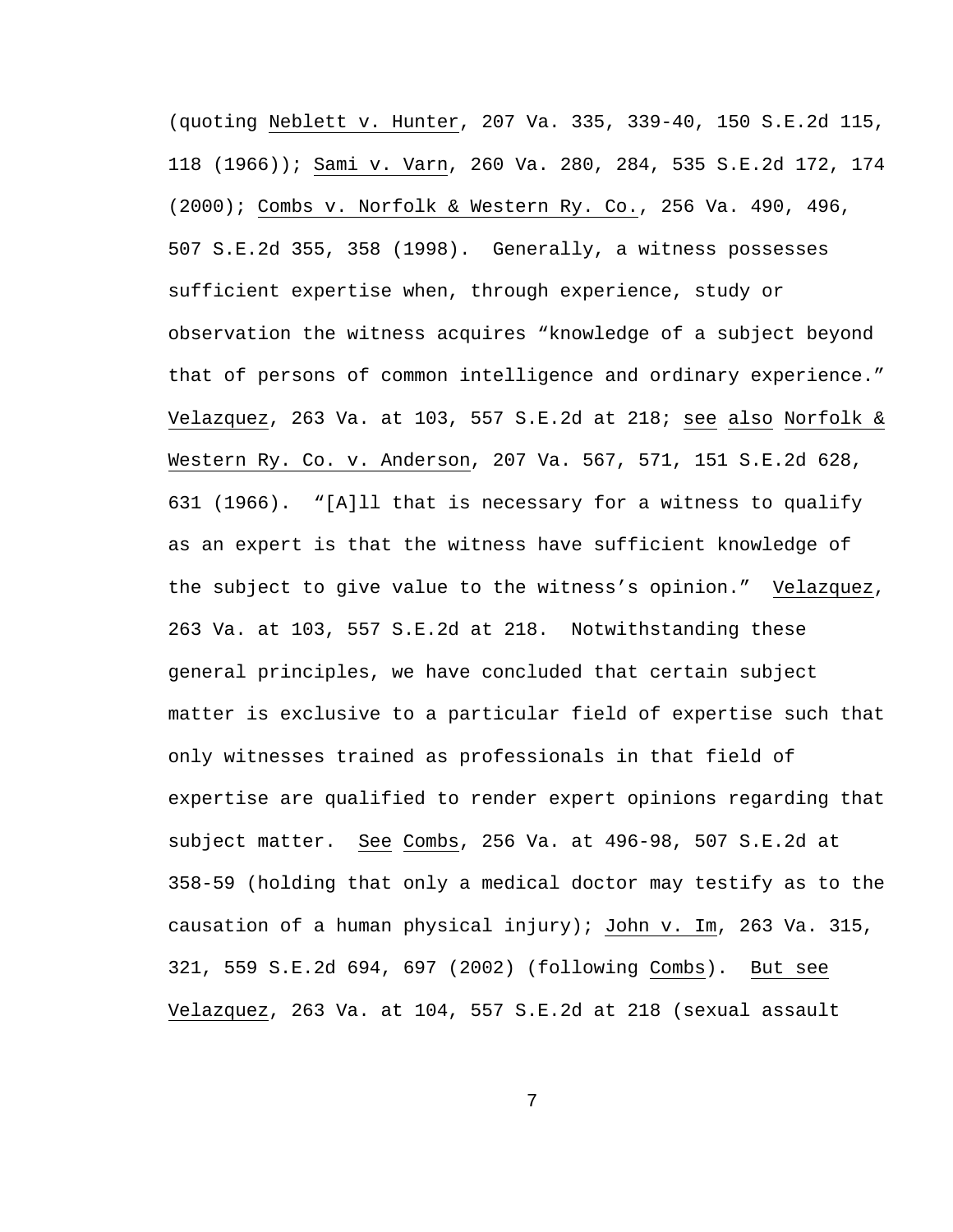nurse examiner may testify as to cause of sexual assault related physical injury).

 In resolving the issue presented, Conley v. Commonwealth, 273 Va. \_\_\_, \_\_\_ S.E.2d \_\_\_ (2007) (this day decided), is instructive. In Conley, we held that the trial court did not abuse its discretion in permitting a licensed clinical social worker to render an expert opinion that the victim of a sexual offense suffered from PTSD. We concluded that the statutory scheme by which clinical social workers become licensed and submit to other regulation authorized licensed social workers to "provide direct diagnostic, preventive and treatment services" regarding mental disorders such as PTSD. Accordingly, we held that since licensed clinical social workers are authorized by statute to provide direct diagnostic services, they may in appropriate circumstances render expert testimony as to such diagnoses.

 While Conley involved testimony by a licensed clinical social worker, this case involves testimony by an individual belonging to a different category of mental health professional, a licensed professional counselor. However, licensed professional counselors are governed by a statutory scheme similar to the one applicable to licensed clinical social workers discussed in Conley. Professional counselors are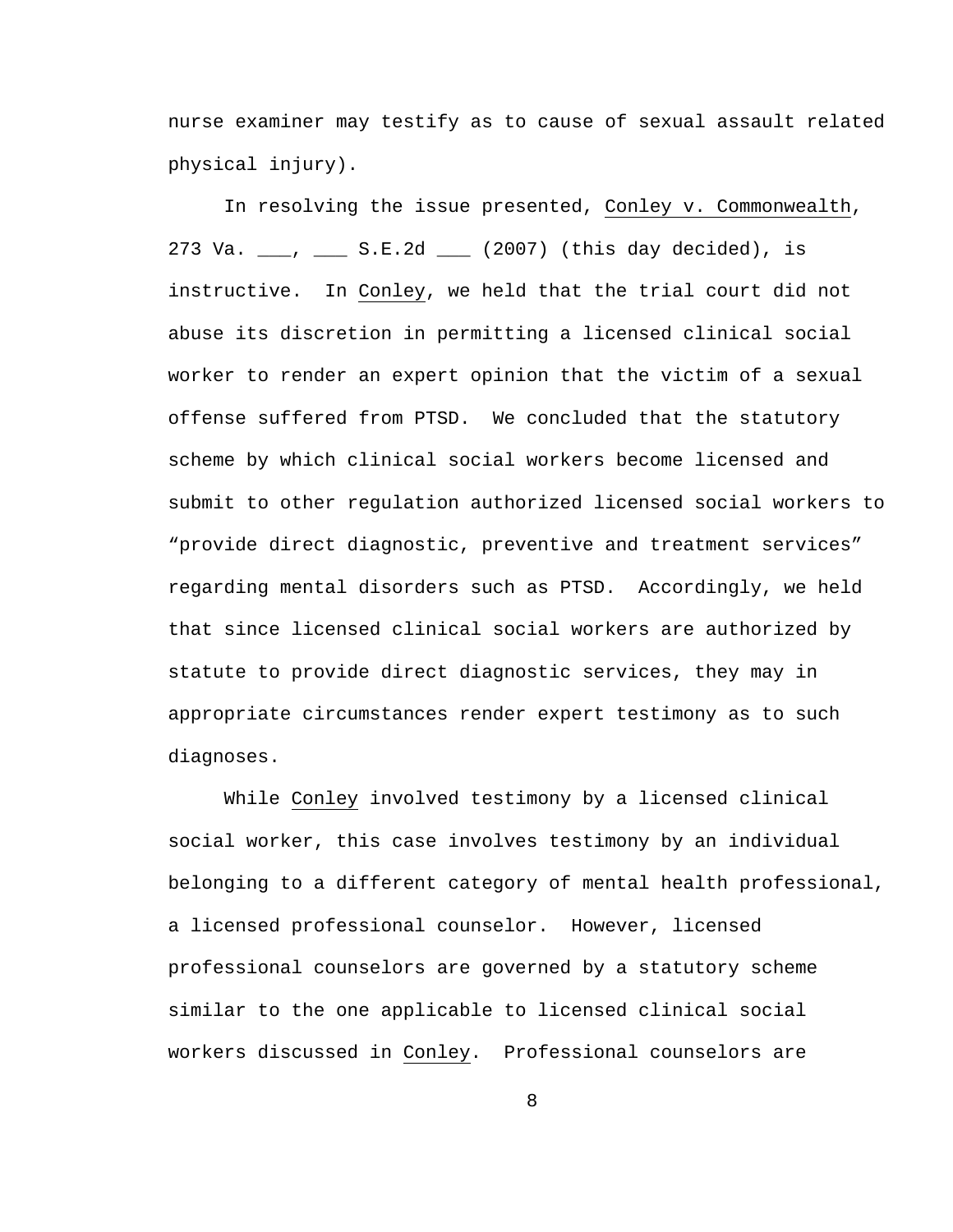governed by a health regulatory board, the Board of Counseling, which possesses the authority and duty to issue licenses to qualified applicants seeking to join the profession. See Code § 54.1-3503; Code § 54.1-2400(3). Furthermore, Code § 54.1-3506 requires that "[i]n order to engage in the practice of counseling . . . it [is] necessary to hold a license" issued by the Board of Counseling.

 As provided in the statutory scheme pertaining to the regulation of professional counselors the term "[p]rofessional counselor" is defined as a "person trained in counseling interventions designed to . . . remediat[e] mental, emotional, or behavioral disorders." Code § 54.1-3500. More significantly, "[c]ounseling" is defined to include "the therapeutic process of . . . conducting assessments and diagnoses for the purpose of establishing treatment goals and objectives and . . . to identify and remediate mental, emotional or behavioral disorders and associated distresses which interfere with mental health." Id. With absolute clarity, this statutory language expressly authorizes those qualified to engage in the practice of counseling to make diagnoses of mental disorders and design treatment strategies for them.

 Furthermore, Code § 16.1-356 authorizes licensed professional counselors to perform competency evaluations for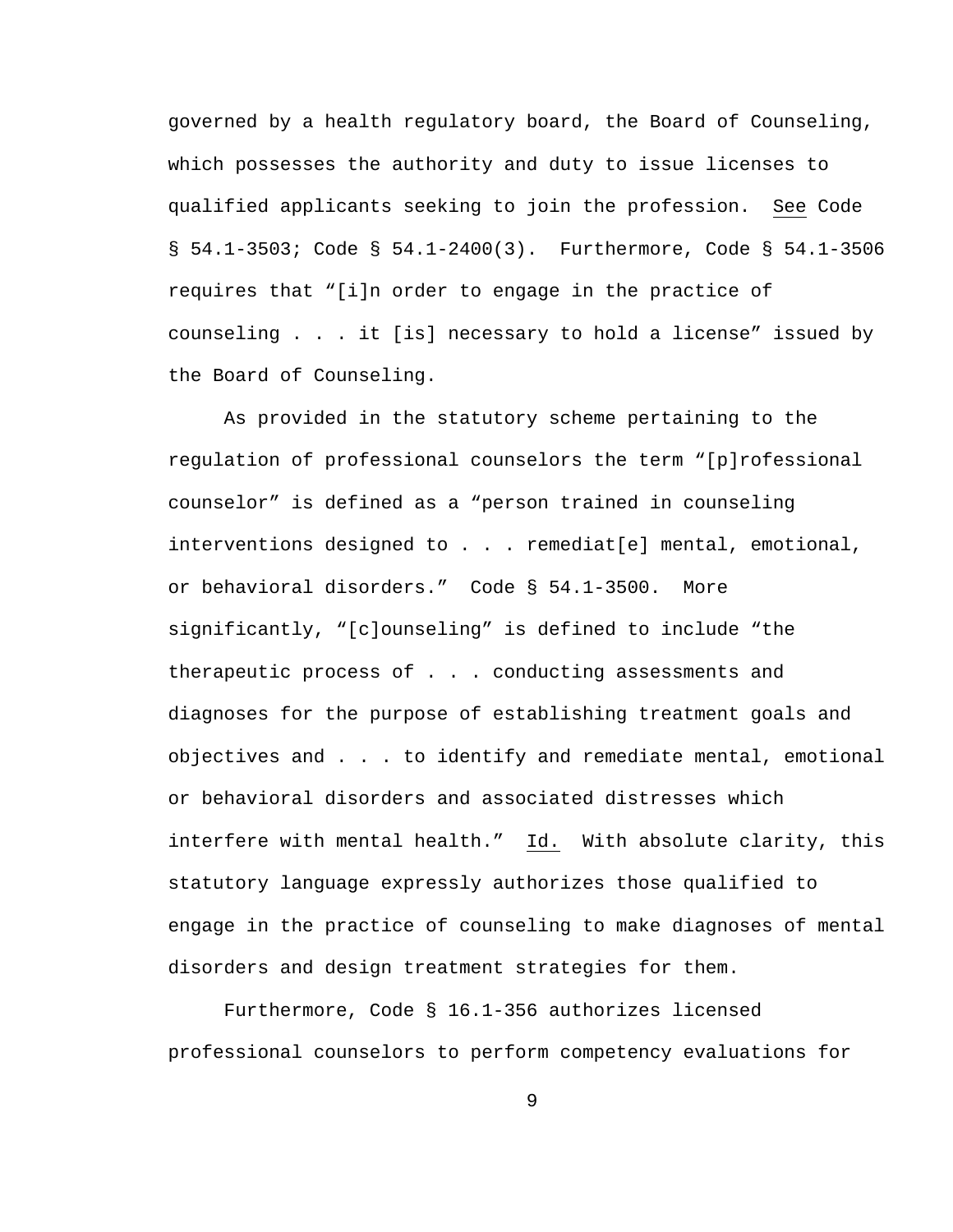juveniles. Without question, such evaluations may entail identifying and diagnosing mental disorders.

 Based upon these statutes, and in accordance with our holding in Conley, we hold that a licensed professional counselor is authorized to diagnose recognized mental disorders such as PTSD. Thus, we further hold that a licensed professional counselor may in appropriate circumstances render expert testimony regarding a diagnosis of a mental disorder.

 However, we stress that the trial court must determine whether a licensed professional counselor called as an expert witness in a given case in fact possesses sufficient skill, knowledge and experience as to the subject matter of the anticipated testimony. "The issue whether a [potential] witness is qualified to testify as an expert on a given subject is a matter submitted to the trial court's discretion, and the trial court's ruling in this regard will not be disturbed on appeal unless it plainly appears that the witness was not qualified." Velazquez, 263 Va. at 104, 557 S.E.2d at 218 (citing Johnson v. Commonwealth, 259 Va. 654, 679, 529 S.E.2d 769, 783 (2000)). Here, the Court of Appeals held that the trial court did not abuse its discretion when it permitted Giles to testify as an expert that the victim suffered from PTSD. We agree with the Court of Appeals.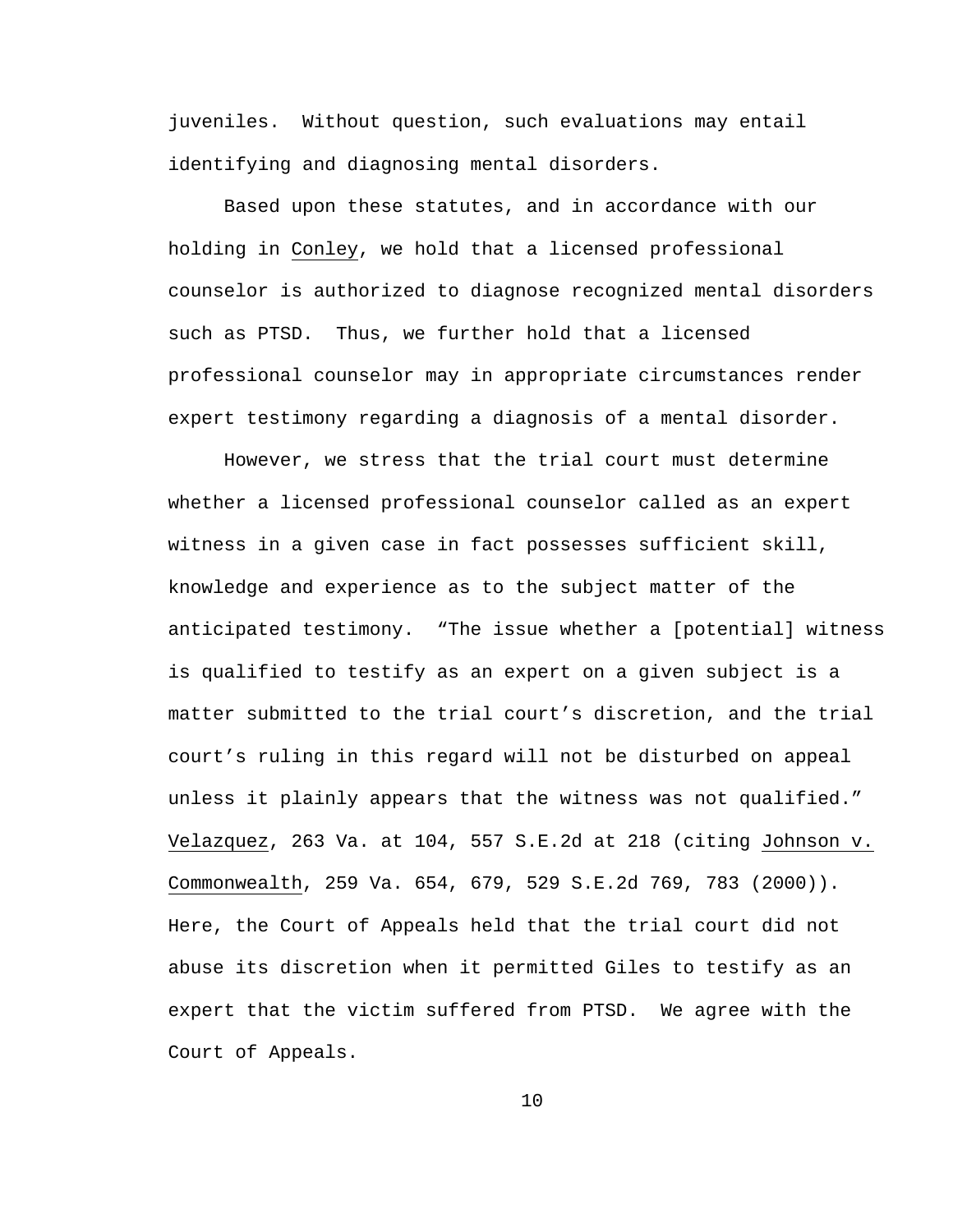Giles' educational background clearly indicates that she is well-versed in the area of mental health treatment. She underwent seven years of higher education, receiving a master's degree in counseling in addition to her bachelor's degree. She also completed three years of clinical training under the supervision of another counselor or a psychologist. Furthermore, her training initially focused on working with children who were victims of abuse. At the time of trial, Giles had practiced as a licensed professional counselor for nine years.

 Giles testified that she studied PTSD while getting her master's degree and "in much more detail" during her three year clinical training. At trial, she listed the symptoms of PTSD set forth in the DSM, which is the standard diagnostic manual of the American Psychiatric Association. Giles testified that she had met with the victim several times and determined that, under the DSM's diagnostic criteria, the victim suffered from PTSD.

 The record contains sufficient evidence to support the trial court's conclusion that Giles possessed sufficient knowledge and experience regarding PTSD and the victim's mental condition that Giles' opinion could be of value to the jury. Thus, the Court of Appeals was correct to hold that the trial court did not abuse its discretion in permitting Giles to